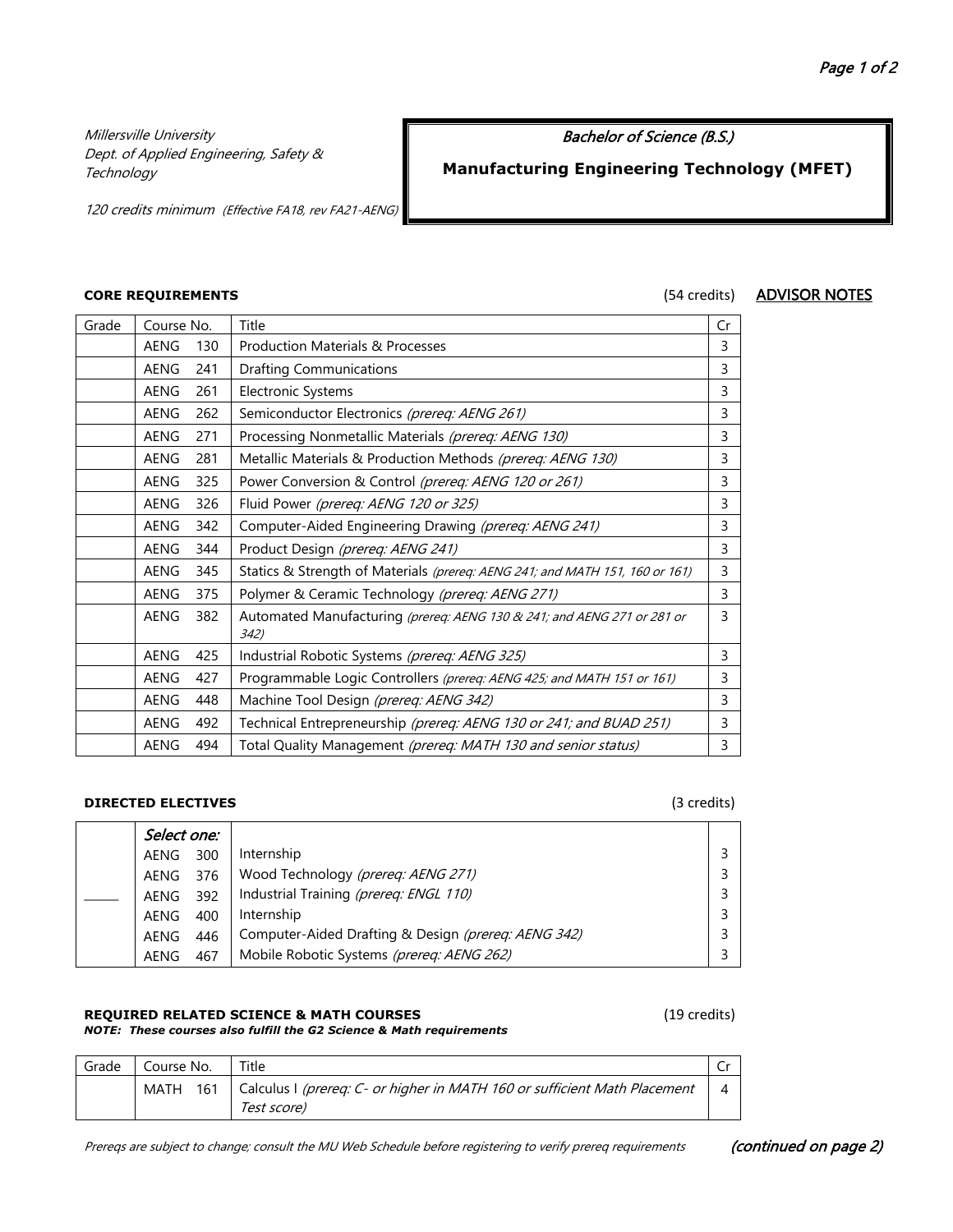| MATH 130    |     | Survey of Statistics (prereq: any 100-level math course or sufficient MPT<br>score)                                                                                       |  |
|-------------|-----|---------------------------------------------------------------------------------------------------------------------------------------------------------------------------|--|
| <b>PHYS</b> | 131 | Physics I with Algebra (prereq: MATH 101 or sufficient MPT score)                                                                                                         |  |
| <b>PHYS</b> | 132 | Physics II with Algebra (prereq: PHYS 131 or 231)                                                                                                                         |  |
| CHEM        | 111 | Introductory Chemistry I (prereq: CPT of CHEM 111 or CHEM 110 with a<br>grade of C- or higher; and MPT of MATH 160 or higher or MATH 101 with<br>a grade of C- or higher) |  |

### **GENERAL EDUCATION REQUIREMENTS** (48 credits)

| G1 - HUMANITIES & FINE ARTS |            |       | (9 credits)<br>[ART, COMM/THEATRE, ENGL, FOREIGN LANG/HUMN, MUSI, PHIL] |  |
|-----------------------------|------------|-------|-------------------------------------------------------------------------|--|
| Grade                       | Course No. | Title |                                                                         |  |
|                             |            |       | Maximum of two courses                                                  |  |
|                             |            |       | from the same dept; all three<br>courses could be from                  |  |
|                             |            |       |                                                                         |  |

G2 – SCIENCE & MATH  $-$  The 9 credits required for G2 are fulfilled by Required Related Math & Science

| G3 – SOCIAL SCIENCES |            | [AFAM, ANTH, BUAD, GEOG, GOVT, HIST, INTL, PSYC, SOCY, SOWK/GERT, WSTU] |                                                                                  | (9 credits) |
|----------------------|------------|-------------------------------------------------------------------------|----------------------------------------------------------------------------------|-------------|
| Grade                | Course No. | Title                                                                   |                                                                                  |             |
|                      |            |                                                                         | Maximum of two courses<br>from the same dept; all three<br>courses could be from |             |
|                      |            |                                                                         |                                                                                  |             |
|                      |            |                                                                         |                                                                                  |             |

Additional General Education Requirements

| Grade       | Course No.  | Title                                                                                  | Cr |
|-------------|-------------|----------------------------------------------------------------------------------------|----|
|             | COMM 100    | Fundamentals of Speech (minimum of "C-" required)                                      |    |
|             | 110<br>ENGL | English Composition (minimum of "C-" required)                                         |    |
| $\mathbf x$ | X           | Math course<br>(fulfilled by Required Related<br>Math)                                 | x  |
|             | 175<br>WELL | Wellness                                                                               |    |
|             |             | <b>Perspectives</b> [P] <i>(NOTE: AENG 301, 302, or 303 [D] recommended)</i>           |    |
|             |             | <b>UNIV 103</b> or Open Elective (Open Elective cannot be a course from major<br>dept) |    |

## Advanced Writing (AW) Course

| Grade | Course No.  | Title              |                              |                            |  |
|-------|-------------|--------------------|------------------------------|----------------------------|--|
|       |             | Select ONE from:   |                              |                            |  |
|       | <b>ENGL</b> |                    | • ENGL 312 Technical Writing | • ENGL 318 Web Writing     |  |
|       |             | $\bullet$ ENGL 316 | Business Writina             | • ENGL 319 Science Writing |  |
|       |             |                    |                              |                            |  |

### GENERAL EDUCATION REQUIREMENTS CHECKLIST:

Three G1, G2, or G3 courses at **200-LEVEL OR HIGHER**: